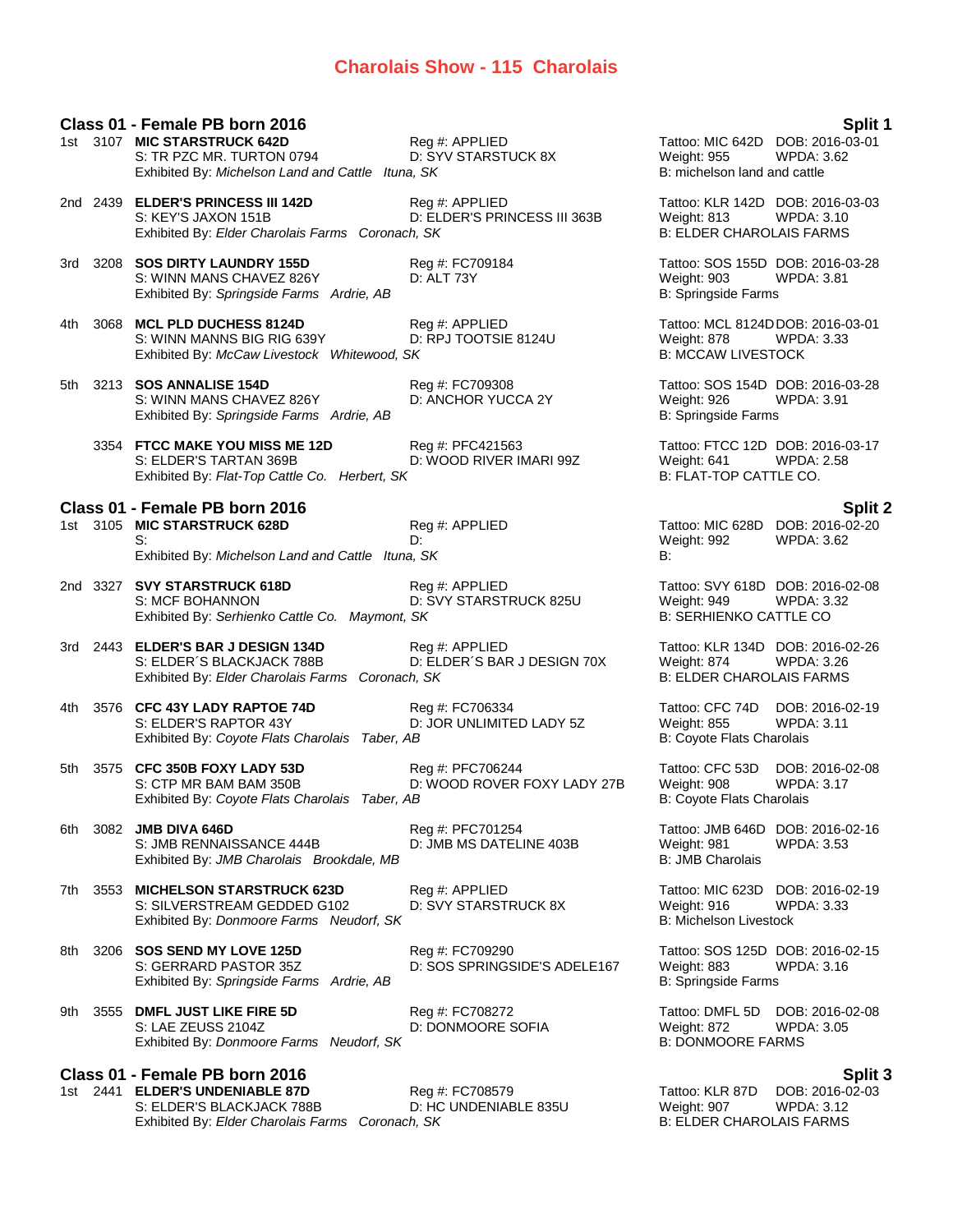- 2nd 2445 **ELDER'S ECHO 62D** Reg #: FC708551 Tattoo: KLR 62D DOB: 2016-01-27 S: ELDER´S BLACKJACK 788B D: EKDER´S ECHO 155X Weight: 858 WPDA: 2.88<br>Exhibited By: Elder Charolais Farms Coronach, SK B: ELDER CHAROLAIS FARMS Exhibited By: Elder Charolais Farms Coronach, SK 3rd 2831 **JONES CLASSY 605D** Reg #: FC709492 Tattoo: BMJ 605D DOB: 2016-02-07 S: MVY BIG NEWS 47B D: BMJ CLASSY 18A Weight: 875 WPDA: 3.05 Exhibited By: *Jones Charolais Gull Lake, SK* B: Jones Charolais B: Jones Charolais 4th 3129 **CHARLA MOORE MISS 9D** Reg #: PFC420920 Tattoo: DAM 9D DOB: 2016-01-28 S: CHARLA MOORE ROUNDUP 1A D: CHARLA MOORE MISS 15X Weight: 943 WPDA: 3.18 Exhibited By: *Charla Moore Farms Redvers, SK* B: Charla Moore Farms **B**: Charla Moore Farms 5th 2468 **LAE DIXIELAND DELIGHT 6100D** Reg #: APPLIED Tattoo: LAE 6100D DOB: 2016-02-05 S: SPARROWS ESCOBAR 429B D: LAE LANDLADY 161Y Weight: 878 WPDA: 3.04<br>
Exhibited By: Horseshoe E Charolais Kenaston. SK B: Horseshoe E Charolais Exhibited By: *Horseshoe E Charolais Kenaston, SK* 6th 3609 **TWN DUCHESS 24D** Reg #: APPLIED FOR Tattoo: TWN 24D DOB: 2016-01-30<br>S: CEDARDALE ZEAL 125Z D: TWN WILLOW 2W Weight: 891 WPDA: 3.02 S: CEDARDALE ZEAL 125Z D: TWN WILLOW 2W Weight: 891 WPDA: 3.02 Exhibited By: Sunblade Charolais Foxwarren, MB 2259 **MISS PRAIRIE COVE 620D**<br>
2259 **MISS PRAIRIE COVE 620D Reg #: FC421217** Tattoo: PCC 620D DOB: 2016-02-05<br>
20.5 C. TR MR FIREWATER 5792RET D: STAUFFERS MADISON 85M Weight: 888 WPDA: 3.07 D: STAUFFERS MADISON 85M Exhibited By: Prairie Cove Charolais Bowden, AB **B: Prairie Cove Charolais** B: Prairie Cove Charolais *Additional Owner:* Cays Cattle 2766 **WHITECAP MS FANCY 47D** Reg #: FC707533 Tattoo: MHZ 47D DOB: 2016-02-01 S: CEDARDALE ZEAL 125Z D: WHITE CAP MS FANCY 217B Weight: 892 WPDA: 3.04<br>Exhibited By: Howe Family Farm Moose Jaw. SK B: MICHAEL HOWE Exhibited By: Howe Family Farm Moose Jaw, SK **Class 01 - Female PB born 2016 Split 4** Reg #: APPLIED Tattoo: SVY 609D DOB: 2016-01-21 S: TR TURTON D: SVY MIA 424B Weight: 948 WPDA: 3.12 Exhibited By: Serhienko Cattle Co. Maymont, SK **B: SERHIENKO CATTLE CO.** B: SERHIENKO CATTLE CO 2nd 3062 **MVY STARSTRUCK 41D** Reg #: PFC707792 Tattoo: MVY 41D DOB: 2016-01-21 S: WC BENELLI 2134P ET **DE SUY STARSTRUCK 8X** Weight: 1004 WPDA: 3.30 Exhibited By: *McAvoy Charolais Arelee, SK* B: McAvoy Charolais Arelee, SK B: McAvoy Charolais Arelee, SK B: McAvoy Charolais Arelee, SK B: McAvoy Charolais Arelee, SK B: McAvoy Charolais Arelee, SK B: McAvoy Charolais Are 3rd 3512 **JWX DAIQUIRI 891D** Reg #: APPLIED Tattoo: JWX 891D DOB: 2016-01-22 S: SILVERSTREAM EVOLUTION E168 D: CSS LADY GRIDMAKER 91U Weight: 1028 WPDA: 3.39<br>Exhibited By: Wilgenbusch Charolais Halbrite, SK Bill Berkhibited By: WILGENBUSCH CHAROLAIS Exhibited By: Wilgenbusch Charolais Halbrite, SK 4th 3574 **CFC 350B BAM BAM 21D** Reg #: FC706218 Tattoo: CFC 21D DOB: 2016-01-24<br>S: CTP MR. BAM BAM 250B D: JOR MISS WHITEHOT 23B Weight: 862 WPDA: 2.86 S: CTP MR. BAM BAM 250B D: JOR MISS WHITEHOT 23B Weight: 862 WPD/<br>Exhibited By: Coyote Flats Charolais Taber, AB B: Dale Jorgensen Farms Exhibited By: Coyote Flats Charolais Taber, AB 5th 3277 **DRDLEDGERSTAR942D** Reg #: PFC705535 Tattoo: DRD942D DOB: 2016-01-21<br>S: LTLEDGER0332P D: JWXREDRUBY942B Weight: 955 WPDA: 3.14 D: JWXREDRUBY942B Weight: 955<br>B: don railton Exhibited By: *drd charolais sinltaluta, SK* 6th 3203 **SOS DUCHESS 82D** Reg #: FC709179 Tattoo: SOS 82D DOB: 2016-01-25 S: SPARROWS KINGSTON 139Y D: SDC 10W Weight: 961 WPDA: 3.20 Exhibited By: *Springside Farms Ardrie, AB* B: Springside Farms Ardrie, AB B: Springside Farms 7th 2298 **BORDERLANDS DERRY 85D** Reg #: PFC706476 Tattoo: CWC85D DOB: 2016-01-24 S: WINN MANS LANZA 610S **D: BORERLANDS TONI 118S** Weight: 901 WPDA: 2.99<br>Exhibited By: Borderland Cattle Company Inc. Rockglen, SK B: BORDERLAND CATTLE Exhibited By: *Borderland Cattle Company Inc. Rockglen, SK* **Class 01 - Female PB born 2016 Split 5** Reg #: PFC699632 Tattoo: JMB 606D DOB: 2016-01-19 S: KRF WHAT-A-BOY 104Y D: JMB MS DATELINE 114Y Weight: 964 WPDA: 3.15 Exhibited By: *JMB Charolais Brookdale, MB* B: JMB Charolais Brookdale, MB *Additional Owner:* Fun Bus Syndicate 2nd 3505 **SKW ERICA 101D** Reg #: FC710115 Tattoo: SKW 101D DOB: 2016-01-19 S: LAE LAND BARON 232Z D: SKW ERICA 96X Weight: 947 WPDA: 3.09 Exhibited By: *Creek's Edge Land & Cattle Ltd.* Yellow Creek, SK B: Creek's Edge Land & Cattle Ltd.
- 3rd 3102 **HOPEWELL WHISKEY SOUR 9D** Reg #: FC421533 Tattoo: AMB 9D DOB: 2016-01-16 S: CEDARDALE YELLOWSTONE 25Y D: SKW TWILIGHT 61A Weight: 991 WPDA: 3.21 Exhibited By: *Hopewell Charolais Kerrobert, SK* B: Hopewell Charolais **B:** Hopewell Charolais

COMPANY INC.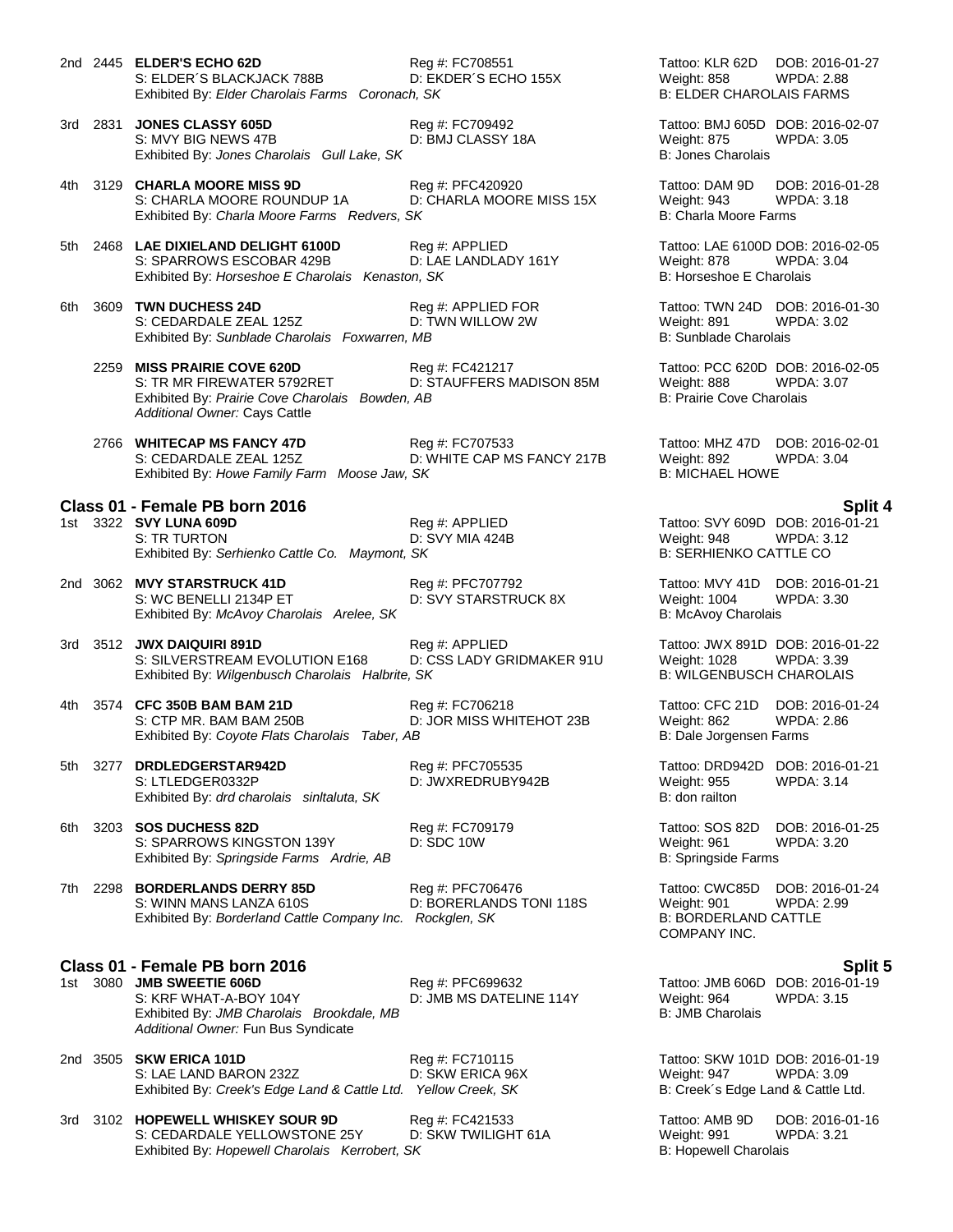| 4th - | 2811 HRJ DANCING IN PARIS 639D<br>S: SPARROWS KINGSTON 139Y<br>Exhibited By: Johnson Charolais Barrhead, AB                                      | Reg #: FC707970<br>D: HRJ 7S                  | Tattoo: HRJ 639D DOB: 2016-01-19<br>Weight: 1008<br>B: johnson charolais             | <b>WPDA: 3.29</b>                    |
|-------|--------------------------------------------------------------------------------------------------------------------------------------------------|-----------------------------------------------|--------------------------------------------------------------------------------------|--------------------------------------|
|       | 5th 2778 HC CHAMPAGNE 643D<br>S: LT LEDGER 0332P<br>Exhibited By: Hunter Charolais Roblin, MB                                                    | Reg #: PFC699509<br>D: HC CHAMPAGNE 498B      | Tattoo: HC 643D<br>Weight: 885<br>B:                                                 | DOB: 2016-01-16<br><b>WPDA: 2.86</b> |
|       | 6th 3264 PFC DESIRAE<br>S: G BROS ALEJANDRO<br>Exhibited By: Phillips Farms Charolais Estevan, SK                                                | Reg #: PFC420823<br>D: JMB MISS MERIT         | Tattoo: PFC 606D DOB: 2016-01-18<br>Weight: 969<br><b>B: PHILLIPS FARMS</b>          | <b>WPDA: 3.16</b>                    |
|       | 3608 HEJ DREAMY 56D<br>S: KAYR VELOCITY 812Z<br>Exhibited By: HEJ Charolais Red Deer County, AB                                                  | Reg #: PFC699697<br>D: HEJ LOUISE 127Y        | Tattoo: HEJ 56D<br>Weight: 959<br><b>B: HEJ Charolais</b>                            | DOB: 2016-01-19<br>WPDA: 3.13        |
|       | Class 01 - Female PB born 2016                                                                                                                   |                                               |                                                                                      | Split 6                              |
|       | 1st 3201 SOS KENDRA 36D<br>S: SPARROWS KINGSTON 139Y<br>Exhibited By: Springside Farms Ardrie, AB<br>Additional Owner: Fisher Polled Charolais   | Reg #: FC709155<br>D: SOS LOVE DRUNK 51W      | Tattoo: SOS 36D<br>Weight: 948<br>B: Springside Farms                                | DOB: 2016-01-14<br><b>WPDA: 3.05</b> |
|       | 2nd 3503 <b>SKW SONYA 75D</b><br>S: STEPPLER 83U<br>Exhibited By: Creek's Edge Land & Cattle Ltd. Yellow Creek, SK                               | Reg #: FC421071<br>D: SKW SONJA 50Y           | Tattoo: SKW 75D DOB: 2016-01-15<br>Weight: 978<br>B: Creek's Edge Land & Cattle Ltd. | <b>WPDA: 3.15</b>                    |
|       | 3rd 2465 LAE DUCHESS 629D<br>S: SPARROWS ESCOBAR 429B<br>Exhibited By: Horseshoe E Charolais Kenaston, SK                                        | Reg #: APPLIED<br>D: LAEDOLLY 226Z            | Tattoo: LAE 629D DOB: 2016-01-14<br>Weight: 914<br>B: Horseshoe E Charolais          | <b>WPDA: 2.94</b>                    |
| 4th - | 2814 HRJ BROOKLYN 609D<br>S: LT LEDGER<br>Exhibited By: Johnson Charolais Barrhead, AB                                                           | Reg #: FC7079495<br>D: HRJ 407B               | Tattoo: HRJ 609D DOB: 2016-01-08<br>Weight: 996<br>B: johnson charolais              | <b>WPDA: 3.14</b>                    |
|       | 5th 2776 HC SWEET CREAM 642D<br>S: ELDER'S ZEUS 22Z<br>Exhibited By: Hunter Charolais Roblin, MB                                                 | Reg #: PFC699464<br>D: HC WONDERFUL LADY 932W | Tattoo: HC 642D<br>Weight: 822<br><b>B: Hunter Charolais</b>                         | DOB: 2016-01-15<br>WPDA: 2.65        |
|       | 3285 NINA DAZZLE 35D<br>S: KAYR VELOCITY 812Z<br>Exhibited By: HEJ Charolais Red Deer County, AB<br>Additional Owner: Marina Rasmussen           | Reg #: QPMC699311<br>D: JS RAZ-MA-TAZZ 360A   | Tattoo: NINA 35D DOB: 2016-01-12<br>Weight: 820<br>B: HEJ Charolais                  | <b>WPDA: 2.62</b>                    |
|       | Class 01 - Female PB born 2016                                                                                                                   |                                               |                                                                                      | <b>Split 7</b>                       |
|       | 1st 3058 MVY KANDACE 8D<br>S: TR PZC MR. TURTON 0794<br>Exhibited By: McAvoy Charolais Arelee, SK                                                | Reg #: FC709403<br>D: MVY KANDACE 1B          | Tattoo: MVY 8D<br>Weight: 1014 WPDA: 3.18<br>B: McAvoy Charolais                     | DOB: 2016-01-06                      |
|       | 2nd 3516 JWX DAYDREAM 619D<br>S: SILVERSTREAM EVOLUTION E168<br>Exhibited By: Wilgenbusch Charolais Halbrite, SK                                 | Reg #: APPLIED<br>D: JWX ABBY 706A            | Tattoo: JWX 619D DOB: 2016-01-07<br>Weight: 1023<br><b>B: WILGENBUSCH CHAROLAIS</b>  | <b>WPDA: 3.22</b>                    |
|       | 3rd 2472 LAE DIAMANTE 612D<br>S: SPARROWS LANDMARK 963W<br>Exhibited By: Horseshoe E Charolais Kenaston, SK                                      | Reg #: APPLIED<br>D: LAE HOT TAMALE 84X       | Tattoo: LAE 612D DOB: 2016-01-07<br>Weight: 978<br>B: Horseshoe E Charolais          | <b>WPDA: 3.08</b>                    |
|       | 4th 3210 SOS LI'L DEBBIE 4D<br>S: CIRCLE CEE LEGEND 307A<br>Exhibited By: Springside Farms Ardrie, AB<br>Additional Owner: Connection Cattle Co. | Reg #: APPLIED FOR<br>D: CEE 415B             | Tattoo: SOS 4D<br>Weight: 992<br>B: Circle Cee Charolais                             | DOB: 2016-01-06<br><b>WPDA: 3.11</b> |
|       | 5th 2649 HBC JADE 601D                                                                                                                           | Reg #: FC709100                               | Tattoo: HBC JADE DOB: 2016-01-06<br>601D                                             |                                      |
|       | S: TR PZC MR TURTON 0794ET<br>Exhibited By: Harcourt Charolais Quill Lake, SK                                                                    | D: HBC FIRST DATE 412B                        | Weight: 941<br><b>B: HARCOURT CHAROLAIS</b>                                          | <b>WPDA: 2.95</b>                    |
| 6th.  | 2668 BAR H REFLECTION 227D                                                                                                                       | Reg #: PFC421026                              | Tattoo: BAR H                                                                        | DOB: 2016-01-02                      |
|       | S: SVY KABOOM7113T<br>Exhibited By: Bar H Charolais Grenfell, SK                                                                                 | D: BAR H BEAM 68Z                             | 227D<br>Weight: 973<br>B: Bar H Charolais                                            | <b>WPDA: 3.01</b>                    |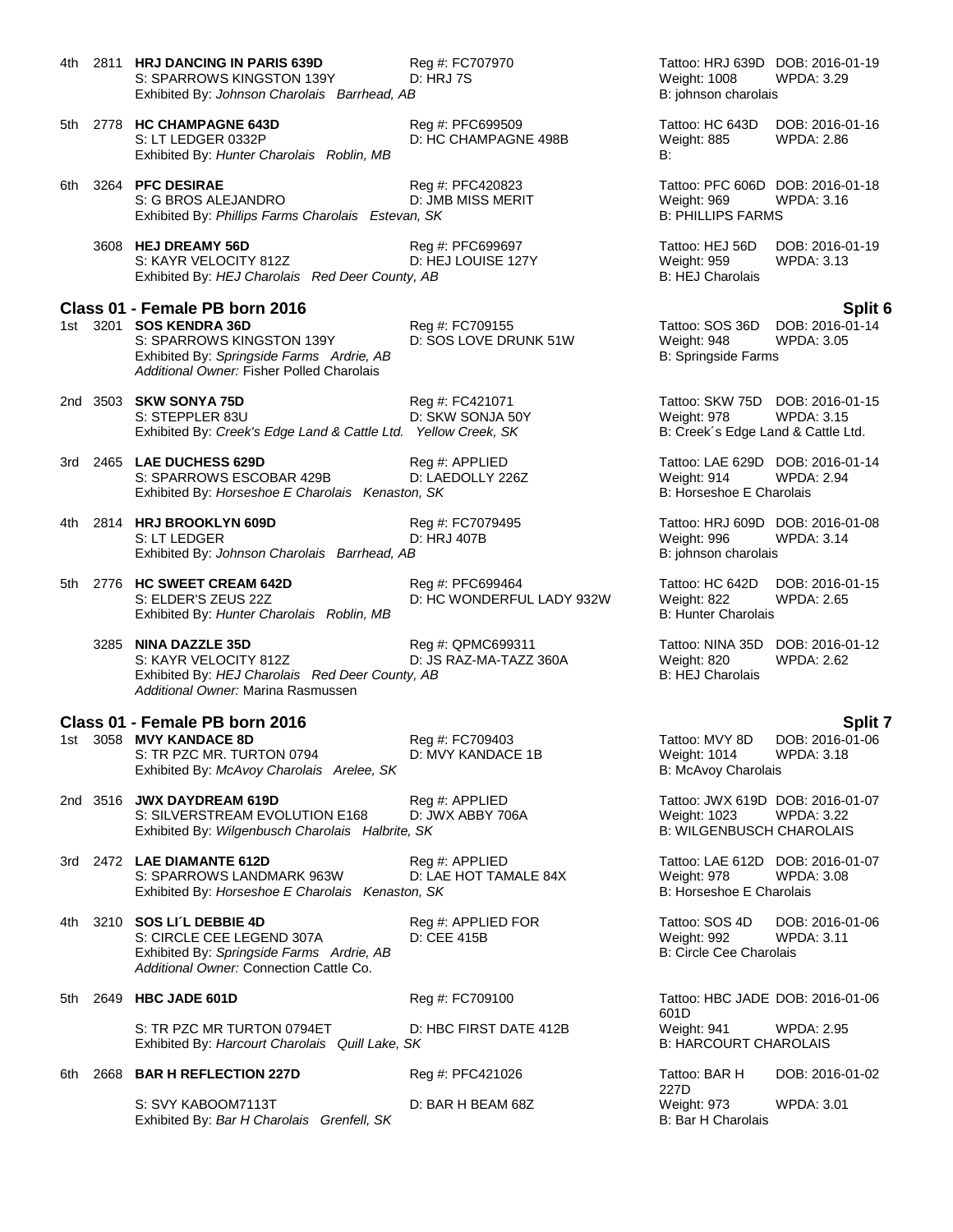|     |          | 2262 MISS PRAIRIE COVE 605D<br>S: PCC ROME 437 B<br>Exhibited By: Prairie Cove Charolais Bowden, AB                                                                                               | Reg #: FC421211<br>D: MXS BEYONCE 44X            | Tattoo: PCC 605D DOB: 2016-01-06<br>Weight: 972<br>B: Prairie Cove Charolais             | WPDA: 3.05                                      |
|-----|----------|---------------------------------------------------------------------------------------------------------------------------------------------------------------------------------------------------|--------------------------------------------------|------------------------------------------------------------------------------------------|-------------------------------------------------|
|     |          | <b>Class 02 - Junior Division Champion and Reserve Champion Futurity Female</b><br>1st 3107 MIC STARSTRUCK 642D<br>S: TR PZC MR. TURTON 0794<br>Exhibited By: Michelson Land and Cattle Ituna, SK | Reg #: APPLIED<br>D: SYV STARSTUCK 8X            | Tattoo: MIC 642D DOB: 2016-03-01<br><b>Weight: 955</b><br>B: michelson land and cattle   | Split 0<br><b>WPDA: 3.62</b>                    |
|     | 2nd 3105 | <b>MIC STARSTRUCK 628D</b><br>S:<br>Exhibited By: Michelson Land and Cattle Ituna, SK                                                                                                             | Reg #: APPLIED<br>D:                             | Tattoo: MIC 628D DOB: 2016-02-20<br>Weight: 992<br>B:                                    | WPDA: 3.62                                      |
|     |          | <b>Class 03 - Senior Division Champion and Reserve Champion Futurity Female</b><br>1st 3322 SVY LUNA 609D<br>S: TR TURTON<br>Exhibited By: Serhienko Cattle Co. Maymont, SK                       | Reg #: APPLIED<br>D: SVY MIA 424B                | Tattoo: SVY 609D DOB: 2016-01-21<br>Weight: 948<br><b>B: SERHIENKO CATTLE CO</b>         | Split 0<br><b>WPDA: 3.12</b>                    |
|     |          | 2nd 3080 JMB SWEETIE 606D<br>S: KRF WHAT-A-BOY 104Y<br>Exhibited By: JMB Charolais Brookdale, MB<br>Additional Owner: Fun Bus Syndicate                                                           | Reg #: PFC699632<br>D: JMB MS DATELINE 114Y      | Tattoo: JMB 606D DOB: 2016-01-19<br>Weight: 964<br><b>B: JMB Charolais</b>               | WPDA: 3.15                                      |
|     |          |                                                                                                                                                                                                   |                                                  |                                                                                          |                                                 |
|     |          | Class 04 - Female PB born 2015<br>1st 3515 JWX CANDY CRUSH 88C<br>S: KAYR VELOCITY 812Z<br>Exhibited By: Wilgenbusch Charolais Halbrite, SK                                                       | Reg #: FC421519<br>D: KCM LUCKY 607S             | Tattoo: JWX 88C<br>Weight: 1521<br><b>B: WILGENBUSCH CHAROLAIS</b>                       | Split 1<br>DOB: 2015-03-18<br><b>WPDA: 2.48</b> |
|     | 2nd 3084 | <b>JMB MISS PEACHES 534C</b><br>S: CS MANGO 256M<br>Exhibited By: JMB Charolais Brookdale, MB<br>Additional Owner: Fun Bus Syndicate                                                              | Reg #: PFC415500<br>D: JMB MS DATELINE 114Y      | Tattoo: JMB 534C DOB: 2015-02-18<br>Weight: 1476<br><b>B: JMB Charolais</b>              | <b>WPDA: 2.30</b>                               |
|     |          | 3rd 3305 <b>ROSSO MS THUMBS UP 74C</b><br>S: MXS IRRESISTIBULL 357A<br>Exhibited By: Rosso Charolais Moose Jaw, SK                                                                                | Reg #: FC419248<br>D: VMN THUMBS UP PLD 745T     | Tattoo: ROS 74C<br>Weight: 1516<br><b>B: ROSSO CHAROLAIS</b>                             | DOB: 2015-04-21<br><b>WPDA: 2.62</b>            |
| 4th | 2299     | <b>BORDERLANDS CASSIE 84C</b><br>S: WINN MANS KRACKEN 635Z<br>Exhibited By: Borderland Cattle Company Inc. Rockglen, SK                                                                           | Reg #: PFC415232<br>D: BORDERLANDS KNOWLEDGE 91R | Tattoo: CWC84C<br><b>Weight: 1572</b><br><b>B: BORDERLAND CATTLE</b><br>COMPANY INC.     | DOB: 2015-03-08<br><b>WPDA: 2.52</b>            |
| 5th | 2667     | <b>BAR H JAYDA 209C</b>                                                                                                                                                                           | Reg #: PFC413721                                 | Tattoo: BAR H<br>209C                                                                    | DOB: 2015-03-04                                 |
|     |          | S: BAR H PREMIUM 41W<br>Exhibited By: Bar H Charolais Grenfell, SK                                                                                                                                | D: BAR H LUCKY CHARM 78X                         | Weight: 1575<br><b>B: Bar H Charolais</b>                                                | <b>WPDA: 2.51</b>                               |
|     |          | Class 04 - Female PB born 2015                                                                                                                                                                    |                                                  |                                                                                          | Split 2                                         |
|     |          | 1st 2437 JWX CLOUD NINE 46C<br>S: SILVERSTREAMEVOLUTION E<br>Exhibited By: Elder Charolais Farms Coronach, SK                                                                                     | Reg #: FC415665<br>D: LA NELLEY 46S              | Tattoo: JWX 46C<br>Weight: 1545<br><b>B: WILGENBUSCH CHAROLAIS</b>                       | DOB: 2015-02-04<br><b>WPDA: 2.36</b>            |
|     |          | 2nd 3199 SOS COTTON CANDY 127C<br>S: WC BENELLI 2134 P ET<br>Exhibited By: Springside Farms Ardrie, AB                                                                                            | Reg #: FC416598<br>D: ALT 34X                    | Tattoo: SOS 127C DOB: 2015-02-02<br><b>Weight: 1602</b><br><b>B: Altwasser Charolais</b> | <b>WPDA: 2.44</b>                               |
| 3rd | 3097     | <b>MCTAVISH COVERGIRL16C</b><br>S: PLEASANT DAWN MAGNUM 49Y<br>Exhibited By: McTavish Farms Moosomin, SK                                                                                          | Reg #: PFC417095<br>D: MCTAVISH LISA 6W          | Tattoo: BBMT 16C DOB: 2015-02-15<br>Weight: 1688<br><b>B: MCTAVISH FARMS</b>             | WPDA: 2.62                                      |
| 4th | 3067     | <b>MCL PLD STARPOWER 12C</b><br>S: TR MR FIREWATER 5792RET<br>Exhibited By: McCaw Livestock Whitewood, SK                                                                                         | Reg #: PEMC366027<br>D: SVY STARSTRUCK 8X        | Tattoo: MCL 12C<br>Weight: 1548<br><b>B: MCCAW LIVESTOCK</b>                             | DOB: 2015-02-12<br><b>WPDA: 2.39</b>            |
|     |          | 5th 3370 STEPPLER MISS WATKINS 209C<br>S: SPARROWS COPENHAGEN 210Z                                                                                                                                | Reg #: PFC 414544<br>D: KCW WATKINS 9W           | Tattoo: DSY 209C DOB: 2015-01-25<br>Weight: 1764                                         | <b>WPDA: 2.65</b>                               |

Exhibited By: Steppler Farms Ltd. Miami, MB B: STEPPER FARMS LTD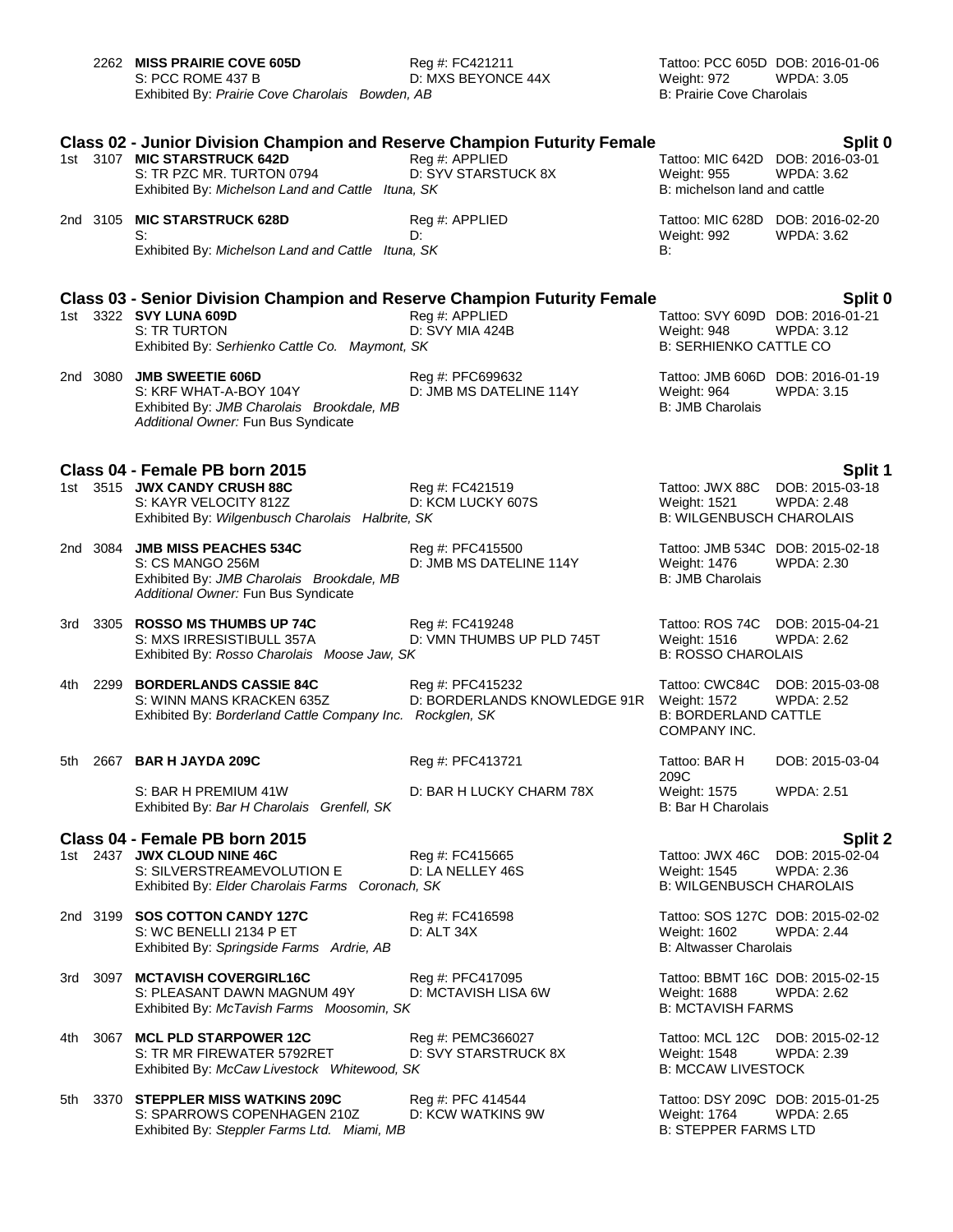6th 2770 **WHITECAP MS ASTER 28C** Reg #: QPFC416026 Tattoo: HKS 28C DOB: 2015-01-27 S: LT LEDGER 0332 P D: WHITECAP MS ASTER 197A Weight: 1424 WPDA: 2.15 Exhibited By: *Howe Family Farm Moose Jaw, SK* B: KELLY HOWE **Class 04 - Female PB born 2015 Split 3** 1st 2471 **LAE CAROLINE 516C** Reg #: PFC 415755 Tattoo: LAE 516C DOB: 2015-01-10 S: SILVERSTREAM GEDDES G102 D: LAE HAPPY GIRL 79X Weight: 1840 WPDA: 2.71 Exhibited By: *Horseshoe E Charolais Kenaston, SK* B: *Horseshoe E Charolais Kenaston, SK* 2nd 3372 **STEPPLER MISS 145C** Reg #: PFC 414514 Tattoo: DSY 145C DOB: 2015-01-18 S: SPARROWS SEMINOLE 927W D: STEPPLER MISS 280U Weight: 1565 WPDA: 2.33<br>
Exhibited By: Steppler Farms Ltd. Miami. MB<br>
B: STEPPLER FARMS LTD Exhibited By: Steppler Farms Ltd. Miami, MB 3rd 3464 **WSS COTTON CANDY 520C** Reg #: FC415581 Reg 2015-01-13<br>S: VFF TIME OUT 172Y D: WSS MISS 135Y Weight: 1678 WPDA: 2.48 S: VFF TIME OUT 172Y Exhibited By: *Rollin Acres Charolais Mulmur, ON* B: Charolais B: Charolais B: Charolais *Additional Owner:* Dudgeon-Snobellen Land and Cattle 4th 3375 **STEPPLER MISS 216C** Reg #: PFC 414546 Tattoo: DSY 216C DOB: 2015-01-25 S: SILVERSTREAM GEDDES G102 D: STEPPLER MS ALLISON 173S Weight: 1543 WPDA: 2.32<br>Exhibited By: Steppler Farms Ltd. Miami. MB Exhibited By: Steppler Farms Ltd. Miami, MB 5th 3205 **SOS KEEPSAKE PLD 33C** Reg #: FC414888 Tattoo: SOS 33C DOB: 2015-01-02 S: LT LEDGER 0332 D: FFBB ABBI 307A Weight: 1312 WPDA: 1.91 Exhibited By: *Springside Farms Ardrie, AB* B: Springside Farms Ardrie, AB B: Springside Farms 6th 3399 **TWN CINDERELLA STORY 15C** Reg #: FC416131 Tattoo: TWN 15C DOB: 2015-01-23 D: TWN MISS NATASHA 4N Exhibited By: *Sunblade Charolais Foxwarren, MB* B: Sunblade Charolais Foxwarren, MB **Class 05 - Junior Champion and Reserve Junior Champion Female Split 0** 1st 2437 **JWX CLOUD NINE 46C** Reg #: FC415665 Tattoo: JWX 46C DOB: 2015-02-04<br>S: SILVERSTREAMEVOLUTION E D: LA NELLEY 46S Weight: 1545 WPDA: 2.36 S: SILVERSTREAMEVOLUTION E D: LA NELLEY 46S Weight: 1545 WPDA: 2.36<br>Exhibited By: *Elder Charolais Farms Coronach. SK* B: WILGENBUSCH CHAROLAIS Exhibited By: *Elder Charolais Farms Coronach, SK* 2nd 3515 **JWX CANDY CRUSH 88C** Reg #: FC421519 Tattoo: JWX 88C DOB: 2015-03-18 S: KAYR VELOCITY 812Z D: KCM LUCKY 607S Weight: 1521 WPDA: 2.48 Exhibited By: *Wilgenbusch Charolais Halbrite, SK* B: WILGENBUSCH CHAROLAIS **Class 06 Female PB (with 2016 tattooed calf) born in 2014 Split 1** 1st 3324 **SVY STARSTRUCK 409B** Req #: PFC412578 Tattoo: SVY 5TARSTRUCK 409B S: TR TURTON D: SVY STARSTRUCK 8X WEIGHT: 1748 **Calf at Side: SVY STARSTRUCK 617D** Reg #: APPLIED T S: MCF BOHANNON Sex: F WEIGHT: 923 WPDA: 923 WPDA: 0.0000 WPDA: 0.0000 WPDA: 0.0000 WPDA: 0.0000 WPD Exhibited By: *Serhienko Cattle Co. Maymont, SK* B: SERFIELD B: SERFIELD B: SERFIELD B: SERFIELD B: SERFIELD B: SERFIELD B: SERFIELD B: SERFIELD B: SERFIELD B: SERFIELD B: SERFIELD B: SERFIELD B: SERFIELD B: SERFIELD B: SE 2nd 3211 **SOS PEACHES 42B** Reg #: FC409225 Tattoo: SOS 42B DOB: 2014-01-24 S: GERRAD PASTOR 35Z D: ALT SPUR ZOE 255W Weight: 1852 **Calf at Side: SOS BABY PEACH 33D** Reg #: applied for Tattoo: SOS 33D DOB: 2016-01-13 S: SPARROWS KINGSTON 139Y Sex: F Weight: 952 WPDA: 0.00 Exhibited By: *Springside Farms Ardrie, AB* B: Springside Farms Ardrie, AB *Additional Owner:* Alton Century Farms 3rd 3066 **JWX I'M SO FANCY 983B** Reg #: PFC409206 Tattoo: JWX 983B DOB: 2014-01-25 S: CSS SIR NAVIGATOR 20Y D: JWX WYNNEMAKER 983W Weight: 1674 **Calf at Side: MCL PLD ROCKY 983D** Reg #: APPLIED Tattoo: MCL 983D DOB: 2016-02-20<br>S: SILVERSTREAM EVOULTION Sex: M<br>Weight: 965 WPDA: 0.00 S: SILVERSTREAM EVOULTION Sex: M<br>
Sex: M Weight: 965 WPDA: 0.000 WPDA: 0.000 Sex: M Weight: 965 WPDA: 0.000 S: WILGENBUSH CHAROLAIS Exhibited By: McCaw Livestock Whitewood, SK 4th 3100 **SOS HOT MESS 50B** Reg #: FC409074 Tattoo: SOS 50B DOB: 2014-02-26 S: VFF VIKSE ICE 189Z D: SOS RIHANNA 178Y Weight: 1802 **Calf at Side: HOPEWELL NO CHILL 4D** Reg #: FC421566 Tattoo: AMB 4D DOB: 2016-01-09<br>S: MERIT ROUNDUP 9508W Sex: F<br>Weight: 963 WPDA: 0.00 S: MERIT ROUNDUP 9508W Sex: F Sex: F Weight: 963

5th 3398 **TWN BAMBI 13B** Reg #: FC409781 Tattoo: TWN 13B DOB: 2014-01-18 S: LAE WICHITA 911W D: TWN WILLOW2W Weight: 1666 **Calf at Side: TWN DESI 2D** Reg #: APPLIED FOR Tattoo: TWN 2D DOB: 2016-01-17 S: CEDARDALE ZEAL 125Z Sex: F Weight: 828 WPDA: 0.00 Exhibited By: Sunblade Charolais Foxwarren, MB B: Sunblade Charolais

| attoo: SVY 409B        | DOB: 2014-01-05 |
|------------------------|-----------------|
| Veight: 1748           |                 |
| attoo: SVY 617D        | DOB: 2016-02-04 |
| Veight: 923            | WPDA: 0.00      |
| 3: SERHIENKO CATTLE CO |                 |
|                        |                 |

Exhibited By: *Hopewell Charolais Kerrobert, SK* B: Springside Charolais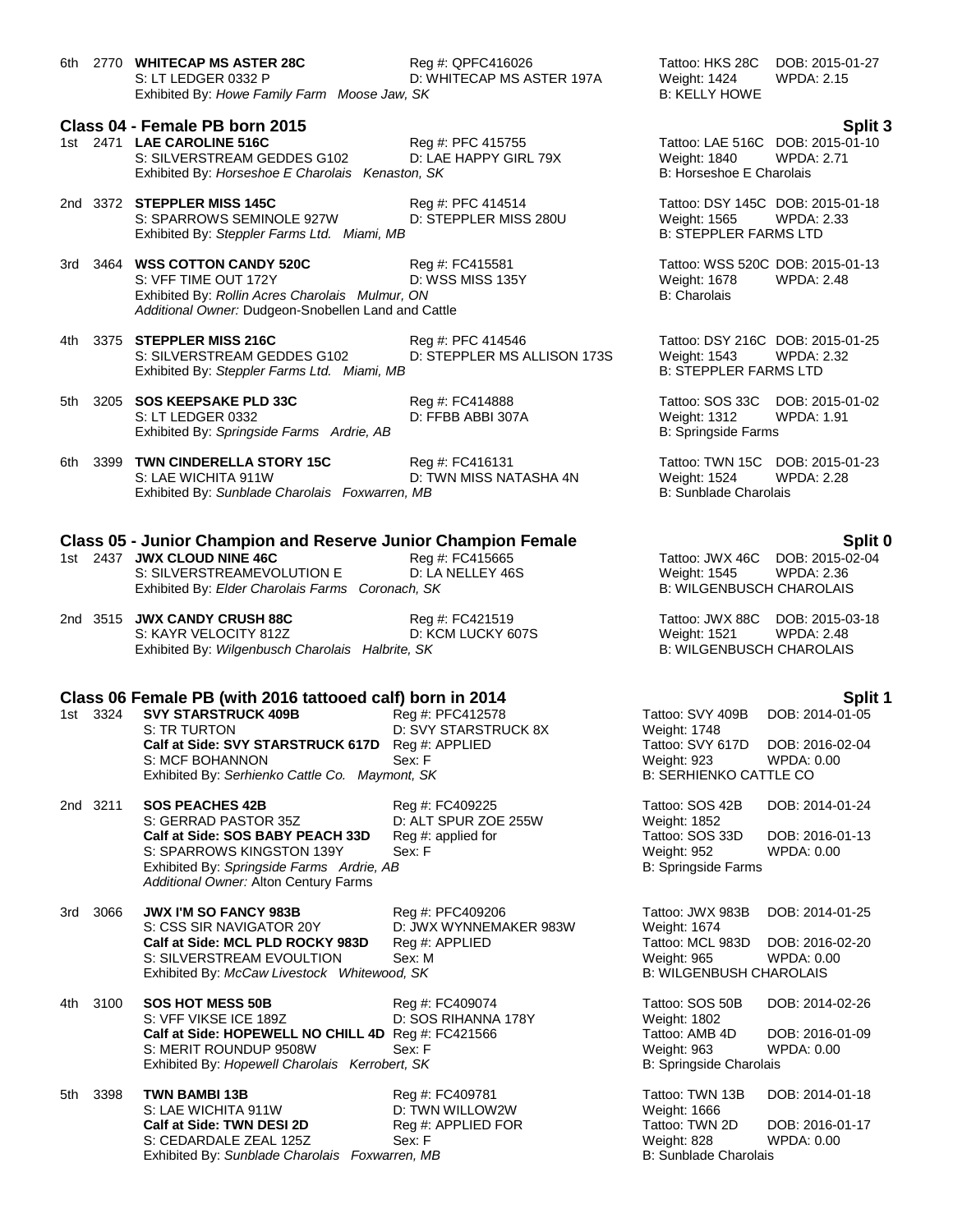| 3306<br>6th | <b>ROSSO MS BLOSSOM 42B</b><br>S: MERIT ROUNDUP 9508W<br>Calf at Side: ROSSO MS BLOSSOM 2D Reg #: DC420919 | Reg #: FC412576<br>D: ROSSO MS BLOSSOM 27W     | Tattoo: ROS 42B<br>Weight: 1758<br>Tattoo: ROS 2D                | DOB: 2014-04-14<br>DOB: 2016-01-25                    |
|-------------|------------------------------------------------------------------------------------------------------------|------------------------------------------------|------------------------------------------------------------------|-------------------------------------------------------|
|             | S: MXS IRRESISTIBULL 357A<br>Exhibited By: Rosso Charolais Moose Jaw, SK                                   | Sex: F                                         | Weight: 728<br><b>B: ROSSO CHAROLAIS</b>                         | WPDA: 0.00                                            |
|             | Class 07 Female PB (with 2016 tattooed calf) born in 2013 or earlier                                       |                                                |                                                                  | Split 1                                               |
| 1st 3465    | <b>WSS ANNABELLE 355A</b>                                                                                  | Reg #: FC401479                                | Tattoo: WSS 355A                                                 | DOB: 2013-01-14                                       |
|             | S: STEPPLER ULTIMATE 75X<br><b>Calf at Side: ROLLIN ACRES</b><br><b>ANNEBELLE 37D</b>                      | D: WSS UP TOWN GIRL 856U<br>Reg #: FC705306    | Weight: 1758<br>Tattoo: HDT 37D                                  | DOB: 2016-01-20                                       |
|             | S: ROLLIN ACRES ZIP 12B<br>Exhibited By: Rollin Acres Charolais Mulmur, ON                                 | Sex: F                                         | Weight: 906<br><b>B:</b> Charolais                               | <b>WPDA: 0.00</b>                                     |
| 2nd 3511    | <b>JWX I LOVE IT 808A</b>                                                                                  | Reg #: FC403165                                | Tattoo: JWX 808A                                                 | DOB: 2013-03-22                                       |
|             | S: TR MR FIREWATER 5792 RET<br>Calf at Side: JWX DREAM ON 308D                                             | D: THOMAS MS IMPRESSIVE 0641<br>Reg #: APPLIED | Weight: 1676<br>Tattoo: JWX 308D                                 | DOB: 2016-01-13                                       |
|             | S: ELDER'S ZEUS 22Z<br>Exhibited By: Wilgenbusch Charolais Halbrite, SK                                    | Sex: F                                         | Weight: 1063<br><b>B: THOMAS RANCH</b>                           | WPDA: 0.00                                            |
|             | <b>Class 08 - Senior Champion and Reserve Senior Champion Female</b>                                       |                                                |                                                                  | Split 0                                               |
| 1st 3324    | Exhibited By: Serhienko Cattle Co. Maymont, SK<br><b>SVY STARSTRUCK 617D</b><br>S: MCF BOHANNON            | Reg #: APPLIED<br>D: SVY STARSTRUCK 409B       | <b>B: SERHIENKO CATTLE CO</b><br>Tattoo: SVY 617D<br>Weight: 923 | DOB: 2016-02-04<br>WPDA: 3.18                         |
|             | <b>SVY STARSTRUCK 409B</b><br>S: TR TURTON                                                                 | Reg #: PFC412578<br>D: SVY STARSTRUCK 8X       | Tattoo: SVY 409B<br>Weight: 1748                                 | DOB: 2014-01-05<br><b>WPDA: 1.66</b>                  |
| 2nd 3465    | Exhibited By: Rollin Acres Charolais Mulmur, ON                                                            |                                                | B: charolais                                                     |                                                       |
|             | <b>ROLLIN ACRES ANNEBELLE 37D</b><br>S: ROLLIN ACRES ZIP 12B                                               | Reg #: FC705306<br>D: WSS ANNABELLE 355A       | Tattoo: HDT 37D<br>Weight: 906                                   | DOB: 2016-01-20<br><b>WPDA: 2.97</b>                  |
|             | <b>WSS ANNABELLE 355A</b><br>S: STEPPLER ULTIMATE 75X                                                      | Reg #: FC401479<br>D: WSS UP TOWN GIRL 856U    | Tattoo: WSS 355A<br>Weight: 1758                                 | DOB: 2013-01-14<br><b>WPDA: 1.25</b>                  |
|             | <b>Class 09 - Grand Champion and Reserve Grand Champion Female</b>                                         |                                                |                                                                  | Split 0                                               |
| 1st 3324    | Exhibited By: Serhienko Cattle Co. Maymont, SK<br><b>SVY STARSTRUCK 617D</b><br>S: MCF BOHANNON            | Reg #: APPLIED<br>D: SVY STARSTRUCK 409B       | <b>B: SERHIENKO CATTLE CO</b><br>Tattoo: SVY 617D<br>Weight: 923 | DOB: 2016-02-04<br><b>WPDA: 3.18</b>                  |
|             | <b>SVY STARSTRUCK 409B</b><br>S: TR TURTON                                                                 | Reg #: PFC412578<br>D: SVY STARSTRUCK 8X       | Tattoo: SVY 409B<br>Weight: 1748                                 | DOB: 2014-01-05<br>WPDA: 1.66                         |
| 2nd 3465    | Exhibited By: Rollin Acres Charolais Mulmur, ON<br><b>ROLLIN ACRES ANNEBELLE 37D</b>                       |                                                | B: charolais<br>Tattoo: HDT 37D                                  |                                                       |
|             | S: ROLLIN ACRES ZIP 12B                                                                                    | Reg #: FC705306<br>D: WSS ANNABELLE 355A       | Weight: 906                                                      | DOB: 2016-01-20<br><b>WPDA: 2.97</b>                  |
|             | <b>WSS ANNABELLE 355A</b><br>S: STEPPLER ULTIMATE 75X                                                      | Reg #: FC401479<br>D: WSS UP TOWN GIRL 856U    | Tattoo: WSS 355A<br><b>Weight: 1758</b>                          | DOB: 2013-01-14<br><b>WPDA: 1.25</b>                  |
|             | Class 10 - Bull PB born 2016                                                                               |                                                |                                                                  | Split 1                                               |
|             | 1st 3202 SOS GAUCHO 139D<br>S: WINN MANS CHAVEZ 826Y<br>Exhibited By: Springside Farms Ardrie, AB          | Reg #: MC709169<br>D: WEA 24Z                  | <b>Weight: 1178</b><br><b>B: Springside Farms</b>                | Tattoo: SOS 139D DOB: 2016-03-03<br><b>WPDA: 4.50</b> |
|             | 2nd 3212 SOS HOOEY PLD 127D<br>S: WINN MANS CHAVEZ 826Y<br>Exhibited By: Springside Farms Ardrie, AB       | Reg #: MC709167<br>D: FFBB 307A                | <b>Weight: 1109</b><br><b>B: Springside Farms</b>                | Tattoo: SOS 127D DOB: 2016-02-23<br>WPDA: 4.09        |
| 3rd         | 3284 HEJ DANNY BOY 149D                                                                                    | Reg #: PMC701631                               | Tattoo: HEJ 149D                                                 | DOB: 2016-03-08                                       |
|             | S: HEJ ARMAGEDDON 84A<br>Exhibited By: HEJ Charolais Red Deer County, AB                                   | D: HEJ IRMA 133Z                               | Weight: 896<br><b>B: HEJ Charolais</b>                           | WPDA: 3.49                                            |
| 4th.        | 2764 WHITECAP DEBONAIR 131D<br>S: ELDER'S BANADERO 321B<br>Exhibited By: Howe Family Farm Moose Jaw, SK    | Reg #: MC709373<br>D: WHITECAP LADY ROSE 240X  | Weight: 999<br><b>B: WHITECAP CHAROLAIS</b>                      | Tattoo: DDH 131D DOB: 2016-02-19<br>WPDA: 3.63        |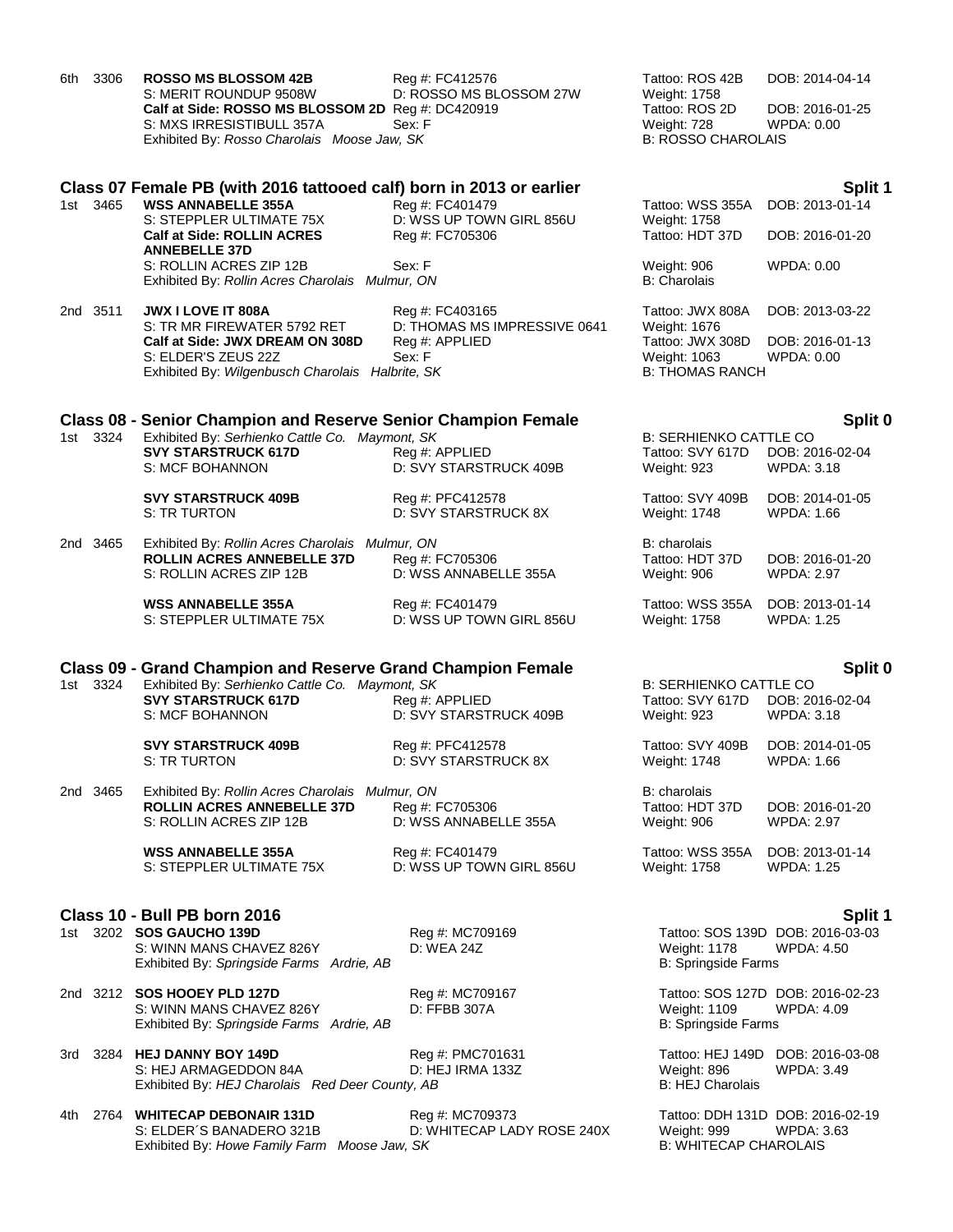|      | S: WINN MANS CUERVO 4A<br>Exhibited By: McTavish Farms Moosomin, SK                                         | D: MCTAVIS SILVER SAGE 1Y                      | 112D<br>Weight: 1034<br><b>B: MCTAVISH FARMS</b>                                    | WPDA: 4.05                                            |
|------|-------------------------------------------------------------------------------------------------------------|------------------------------------------------|-------------------------------------------------------------------------------------|-------------------------------------------------------|
| 6th  | 3554 DMFL ROSCO P COLTRANE 9D<br>S: WINNMANS VISTAZO<br>Exhibited By: Donmoore Farms Neudorf, SK            | Reg #: APPLIED<br>D: LAE 108X                  | Tattoo: DMFL 9D<br>Weight: 978<br><b>B: DONMOORE FARMS</b>                          | DOB: 2016-02-17<br><b>WPDA: 3.53</b>                  |
|      | Class 10 - Bull PB born 2016                                                                                |                                                |                                                                                     | Split 2                                               |
|      | 1st 3326 SVY DENALI 615D<br>S: MCF BOHANNON<br>Exhibited By: Serhienko Cattle Co. Maymont, SK               | Reg #: APPLIED<br>D: SVY SADIRA 155Y           | Weight: 1082<br><b>B: SERHIENKO CATTLE CO</b>                                       | Tattoo: SVY 615D DOB: 2016-02-03<br><b>WPDA: 3.72</b> |
|      | 2nd 3518 JWX DEPUTY 306D<br>S: KAYR VELOCITY 812Z<br>Exhibited By: Wilgenbusch Charolais Halbrite, SK       | Reg #: APPLIED<br>D: JWX ABBY 706A             | Tattoo: JWX 306D DOB: 2016-02-08<br>Weight: 1109<br><b>B: WILGENBUSCH CHAROLAIS</b> | <b>WPDA: 3.88</b>                                     |
| 3rd  | 2780 HIGH BLUFF DUNNER 89D<br>S: SPARROWS ESCOBAR 429B<br>Exhibited By: High Bluff Stock Farm Inglis, MB    | Reg #: MC709720<br>D: HIGH BLUFF PRINCESS 40Z  | Tattoo: HBSF 89D DOB: 2016-02-06<br><b>Weight: 1103</b><br>B: High Bluff Stock Farm | WPDA: 3.83                                            |
| 4th  | 2779 HIGH BLUFF DODGER 99D<br>S: SCR TRIUMPH 2135<br>Exhibited By: High Bluff Stock Farm Inglis, MB         | Reg #: PMC709722<br>D: HIGH BLUFF HD 96A       | Tattoo: HBSF99D<br><b>Weight: 1121</b><br><b>B: HIGH BLUFF STOCK FARM</b>           | DOB: 2016-02-07<br><b>WPDA: 3.91</b>                  |
| 5th  | 3207 SOS DANNY BOY 112D<br>S: CSS SIR NAVIGATOR 20Y<br>Exhibited By: Springside Farms Ardrie, AB            | Reg #: MC709276<br>D: ALT ONAY 69R             | Tattoo: SOS 112D DOB: 2016-02-05<br>Weight: 1276<br>B: Springside Farms             | <b>WPDA: 4.42</b>                                     |
| 6th  | 3552 DONMOORE BOSS HOGG 3D<br>S: LAE ZEUSS 2104Z<br>Exhibited By: Donmoore Farms Neudorf, SK                | Reg #: MC708271<br>D: DONMOORE TIME FOR TEA 6Y | Tattoo: DMFL 3D<br>Weight: 1087<br><b>B: DONMOORE FARMS</b>                         | DOB: 2016-02-04<br><b>WPDA: 3.75</b>                  |
|      | 3106 MIC COMBUSTIBLE 632D<br>S: SILERSTREAM GEDDESG102<br>Exhibited By: Michelson Land and Cattle Ituna, SK | Reg #: APPLIED<br>D: SYV STARSTUCK 8X          | Tattoo: MIC 632D DOB: 2016-02-10<br>Weight: 1140<br>B: michelson land and cattle    | <b>WPDA: 4.01</b>                                     |
|      | Class 10 - Bull PB born 2016                                                                                |                                                |                                                                                     |                                                       |
| 1st  | 3063 MVY DR PEPPER 63D<br>S: TR PZC MR. TURTON 0794<br>Exhibited By: McAvoy Charolais Arelee, SK            | Reg #: PMC707782<br>D: MVY WYNONA 95W          | Tattoo: MVY 63D<br><b>Weight: 1278</b><br>B: McAvoy Charolais                       | Split 3<br>DOB: 2016-01-29<br><b>WPDA: 4.32</b>       |
|      | 2nd 2816 HRJ DJANGO 647B<br>S: SPARROWS ESTEVEZ 471B<br>Exhibited By: Johnson Charolais Barrhead, AB        | Reg #: MC707970<br>D: HRJ 13A                  | Tattoo: HRJ 647D DOB: 2016-01-22<br>Weight: 1310<br>B: johnson charolais            | <b>WPDA: 4.32</b>                                     |
| 3rd  | 3093 MCTAVISH ENDORSED 85D<br>S: WINN MANS CUERVO 4A<br>Exhibited By: McTavish Farms Moosomin, SK           | Reg #: MC709097<br>D: MCTAVISH KATRIN 67U      | Tattoo: BBMT 85D DOB: 2016-01-28<br><b>Weight: 1158</b><br><b>B: MCTAVISH FARMS</b> | <b>WPDA: 3.90</b>                                     |
| 4th. | 2466 LAE COLORADO 690D<br>S: LAE AVALANCHE 327A<br>Exhibited By: Horseshoe E Charolais Kenaston, SK         | Reg #: APPLIED<br>D: GLM RED WYOMMING 4W       | Tattoo: LAE 690D DOB: 2016-01-31<br>Weight: 1081<br>B: Horseshoe E Charolais        | <b>WPDA: 3.68</b>                                     |
| 5th  | 2442 ELDER'S DIEGO 38D<br>S: ELDER'S BLACKJACK 788B<br>Exhibited By: Elder Charolais Farms Coronach, SK     | Reg #: MC708489<br>D: ELDER'S TWILIGHT 40T     | Tattoo: KLR 38D<br>Weight: 1095<br><b>B: ELDER CHAROLAIS FARMS</b>                  | DOB: 2016-01-22<br><b>WPDA: 3.61</b>                  |
| 6th  | 3276 DRDWHOSMYDADDY57D<br>S: SKRYAHZEE839Y<br>Exhibited By: drd charolais sinitaluta, SK                    | Reg #: QSMC705541<br>D: JWX57B                 | Tattoo: DRD57D<br>Weight: 1165<br>B: don railton                                    | DOB: 2016-01-22<br><b>WPDA: 3.84</b>                  |
| 7th  | 3128 CHARLA MOORE A-SERIES 5D<br>S: C2 A-SERIES 32A<br>Exhibited By: Charla Moore Farms Redvers, SK         | Reg #: PMC370283<br>D: LANOIE WEDNESDAY 176W   | Tattoo: DAM 5D<br>Weight: 1276<br><b>B: Charla Moore Farms</b>                      | DOB: 2016-01-27<br><b>WPDA: 4.28</b>                  |
| 8th  | 2777 HC DUBLIN 684D                                                                                         | Reg #: PMC705667                               | Tattoo: HC 684D                                                                     | DOB: 2016-01-29                                       |

Exhibited By: *Hunter Charolais Roblin, MB* B: Hunter Charolais B: Hunter Charolais

5th 3094 MCTAVISH TALLADEGA 112D Reg #: MC709098 Tattoo: BBMT

DOB: 2016-03-10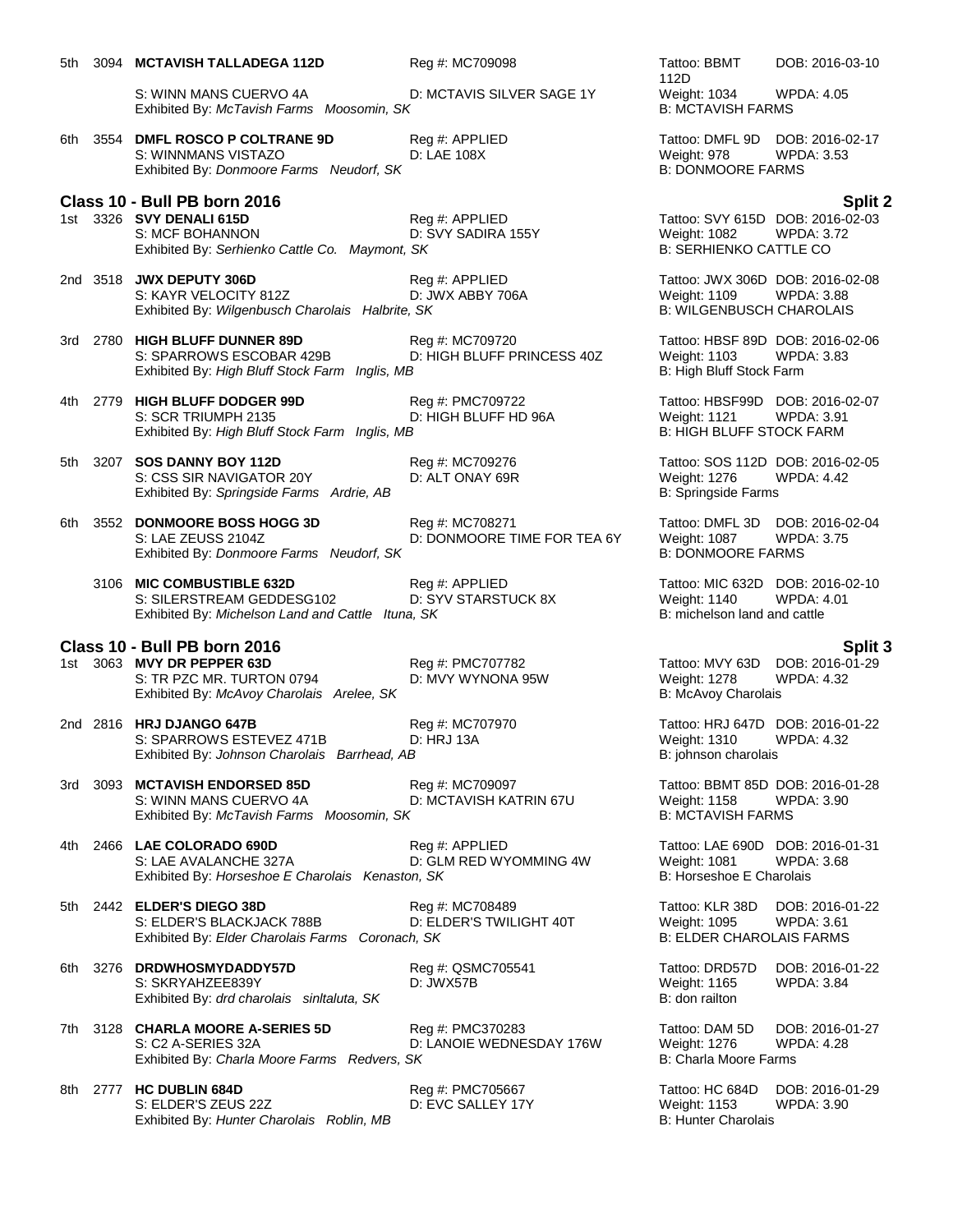9th 2301 **BORDERLANDS DIXON 40D** Reg #: PMC699828 Tattoo: CWC40D DOB: 2016-01-22 S: WINN MANS KRACKEN 635Z D: BORDERLANDS LASS 40W Weight: 1063 WPDA: 3.51<br>Exhibited By: Borderland Cattle Company Inc. Rockglen, SK B: BORDERLAND CATTLE Exhibited By: *Borderland Cattle Company Inc. Rockglen, SK* 

## **Class 10 - Bull PB born 2016 Split 4**

|  | 1st 3323 <b>SVY STOUT 607D</b>                 | Reg #: APPLIED         | Tattoo: SVY 607D DOB: 2016-01-20 |            |
|--|------------------------------------------------|------------------------|----------------------------------|------------|
|  | S: M6 GRID MAKER                               | D: SVY STARSTRUCK 406B | Weight: 1160                     | WPDA: 3.80 |
|  | Exhibited By: Serhienko Cattle Co. Maymont, SK |                        | B: SERHIENKO CATTLE CO           |            |

- 2nd 3081 **JMB FISHER 604D** Reg #: PMC 698881 Tattoo: JMB 604D DOB: 2016-01-19 S: KRF WHAT-A-BOY 104Y D: JMB MS OAKRIDGE 849U Weight: 1434 WPDA: 4.69 Exhibited By: *JMB Charolais Brookdale, MB* B: JMB Charolais Brookdale, MB
- 3rd 2435 **ELDER'S DAUNTE 36D** Reg #: MC708487 Tattoo: KLR 36D DOB: 2016-01-20 S: ELDER'S BLACKJACK 788B D: CSS LADY JR NAVIGATOR 25Y Weight: 1206 WPDA: 3.95 Exhibited By: *Elder Charolais Farms Coronach, SK* B: ELDER CHAROLAIS FARMS
- 4th 2474 **LAE DEL RIO 638D** Reg #: APPLIED Tattoo: LAE 638D DOB: 2016-01-17 S: SILVERSTREAM GEDDES G102 
<br>
Exhibited By: Horseshoe E Charolais Kenaston. SK

B: Horseshoe E Charolais (Charolais Kenaston. SK

Latibited By: Horseshoe E Charolais Exhibited By: Horseshoe E Charolais Kenaston, SK
- 5th 3095 **MCTAVISH BIG KAHUNA 79D** Reg #: MC709096 Tattoo: BBMT 79D DOB: 2016-01-19 S: WINN MANS CUERVO 4A D: MCTAVISH DAWN 8X Weight: 1204 WPDA: 3.93<br>Exhibited By: *McTavish Farms Moosomin. SK* B: MCTAVISH FARMS Exhibited By: McTavish Farms Moosomin, SK
- 6th 3214 **SOS BARN BOSS 61D** Reg #: MC709168 Tattoo: SOS 61D DOB: 2016-01-19 S: WINN MANS CHAVEZ 826Y Exhibited By: *Springside Farms Ardrie, AB* B:
- 7th 2467 **LAE DENVER 635D** Reg #: PMC 370502 Tattoo: LAE 635D DOB: 2016-01-17 S: SPARROWS ESCOBAR 429B D: LAE ABBY 302A Weight: 1045 WPDA: 3.39 Exhibited By: *Horseshoe E Charolais Kenaston, SK* B: *Horseshoe E Charolais*
- 8th 3502 **SKW FRONTIER 105D** Reg #: MC711528 Tattoo: SKW 105D DOB: 2016-01-19 S: WINN MANS 780A D: SKW NIKKI 2A Weight: 1034 WPDA: 3.38 Exhibited By: *Creek's Edge Land & Cattle Ltd.* Yellow Creek, SK B: Creeks Edge Land & Cattle Ltd

## **Class 10 - Bull PB born 2016 Split 5**

1st 3060 **MVY DIRECT DEPOSIT 22D** Reg #: MC709402 **Tattoo: MVY 22D DOB: 2016-01-13**<br>S: WHITECAP MR. BLADE 5B D: MVY PREMONITION 25A Weight: 1357 WPDA: 4.35 S: WHITECAP MR. BLADE 5B D: MVY PREMONITION 25A Weight: 1357 Exhibited By: *McAvoy Charolais Arelee, SK* B: McAvoy Charolais Arelee, SK B: McAvoy Charolais

2nd 2440 **ELDER´S CRACKER JACK 13D** Reg #: MC708102 Tattoo: KLR 13D DOB: 2016-01-14 S: ELDER´S BLACKJACK 788B D: MEDONTE REVEALING 10Z Weight: 1202 WPDA: 3.86 Exhibited By: *Elder Charolais Farms Coronach, SK* B: ELDER CHAROLAIS FARMS

3rd 3514 **JWX DIPLOMAT 254D** Reg #: APPLIED Tattoo: JWX 254D DOB: 2016-01-14 S: ROSSO DOUBLE DOWN 8Z D: JWX SUZANNE 654Z Weight: 1132 WPDA: 3.64<br>Exhibited By: Wilgenbusch Charolais Halbrite, SK Binder B: WILGENBUSCH CHAROLAIS Exhibited By: Wilgenbusch Charolais Halbrite, SK

4th 2436 **ELDER'S DISTINCTION 6D** Reg #: MC708094 Tattoo: KLR 6D DOB: 2016-01-12 S: ELDER'S BLACKJACK 788B D: ELDER'S MAYFLOWER 947W Weight: 1144 WPDA: 3.65<br>Exhibited By: Elder Charolais Farms Coronach. SK B: ELDER CHAROLAIS FARMS Exhibited By: Elder Charolais Farms Coronach, SK

- 5th 2470 **LAE WAR PAINT 620D Reg #: APPLIED Tattoo: LAE 620D DOB: 2016-01-13**<br>S: SPARROWS ESCOBAR 429B **D: MNE 2 CUTE 4 U 6T** Weight: 1107 WPDA: 3.55 S: SPARROWS ESCOBAR 429B D: MNE 2 CUTE 4 U 6T Weight: 1107 Exhibited By: *Horseshoe E Charolais Kenaston, SK* B: Horseshoe E Charolais Charolais
- 6th 3101 **HOPEWELL SOUTHPAW 6D** Reg #: MC370962 Regonal Rattoo: AMB 6D DOB: 2016-01-13 S: M6 GRID MAKER 104 PET D: SKW SALT 65Z Weight: 1206 WPDA: 3.87 Exhibited By: *Hopewell Charolais Kerrobert, SK* B: Hopewell Charolais And The B: Hopewell Charolais And The B: Hopewell Charolais And The B: Hopewell Charolais And The B: Hopewell Charolais And The B: Hopewell Charolais A
- 7th 2444 **ELDER'S DIGNITARY 12D** Reg #: MC708101 Resource of Tattoo: KLR 12D DOB: 2016-01-14<br>S: ELDER'S BLACKJACK 788B D: G.BROS PARIS 942X Weight: 1166 WPDA: 3.75 S: ELDER'S BLACKJACK 788B D: G.BROS PARIS 942X Weight: 1166 WPDA: 3.75 Exhibited By: *Elder Charolais Farms Coronach, SK* B: ELDER CHAROLAIS FARMS
	- 2650 **HBC STETSON 613D** Reg #: MC709099 Tattoo: HBC 613D DOB: 2016-01-16 S: SPARROWS ESCOBAR 429B D: LAE STARRY 281Z Weight: 1068 WPDA: 3.46 Exhibited By: *Harcourt Charolais Quill Lake, SK* B: *HARCOURT CHAROLAIS*

COMPANY INC.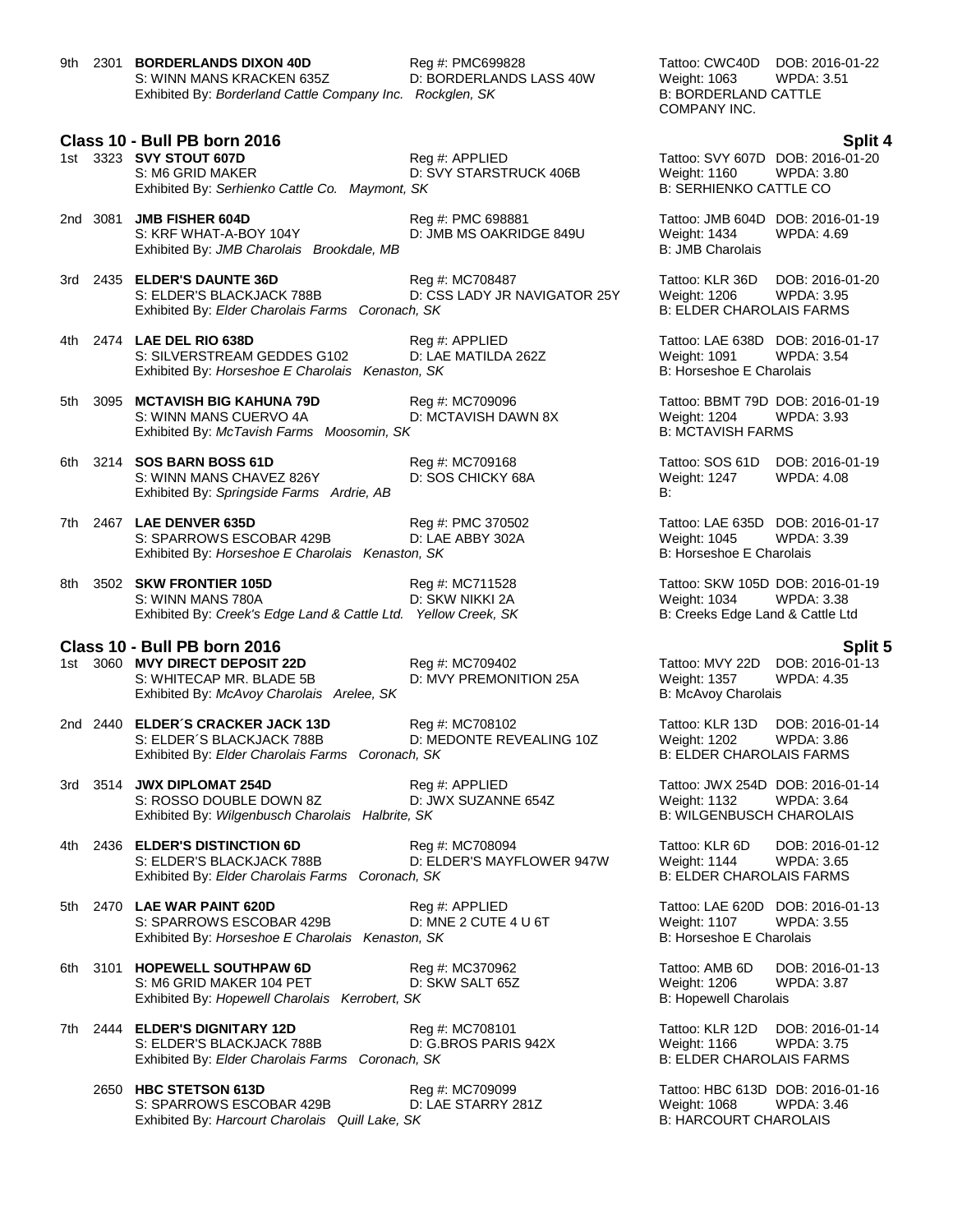3321 **SVY ALL IN 605D** Reg #: APPLIED Tattoo: SVY 605D DOB: 2016-01-13 S: WC BENELLI **D: SVY STARSTRUCK 8X** Weight: 1251 WPDA: 4.01 Exhibited By: Serhienko Cattle Co. Maymont, SK **B: SERHIENKO CATTLE CO.** B: SERHIENKO CATTLE CO **Class 10 - Bull PB born 2016 Split 6** 1st 2812 **HRJ DOCTOR JONES 612D** Reg #: MC707969 Tattoo: HRJ 612D DOB: 2016-01-09 S: SPARROWS KINGSTON 139Y D: HRJ 34U Weight: 1335 WPDA: 4.22 Exhibited By: *Johnson Charolais Barrhead, AB* B: johnson charolais *Barrhead, AB* 2nd 3573 **CFC SHOCKWAVE 3D** Reg #: PMC706159 Tattoo: CFC 3D DOB: 2016-01-01 S: MCTAVISH IRONHIDE 31B D: JOR MISS RED CANYON 22X Weight: 1202 WPDA: 3.71 Exhibited By: *Coyote Flats Charolais Taber, AB* B: Coyote Flats Charolais Taber, AB 3rd 3510 **JWX DOWNHOME 6D** Reg #: APPLIED Resolution of Tattoo: JWX 6D DOB: 2016-01-10<br>S: SILVERSTREAM EVOLUTION E168 D: JWX TITANIA 47T Weight: 1138 WPDA: 3.61 S: SILVERSTREAM EVOLUTION E168 Exhibited By: *Wilgenbusch Charolais Halbrite, SK* B: WILGENBUSCH CHAROLAIS 4th 2263 **SHARODON DOUBLE VISION 1D** Reg #: MC707397 **Tattoo: DSB 1D** DOB: 2016-01-01<br>S: CEDARDALE ZEAL D: WLM YAZMAN 16Y Weight: 1266 WPDA: 3.91 D: WLM YAZMAN 16Y Exhibited By: *Sharodon Farm Omemee, ON* B: Sharodon Farm 5th 3504 **SKW SPEAKEASY 51D** Reg #: MC370858 Tattoo: SKW 51D DOB: 2016-01-10 S: LT LEDGER 0332 P D: SKW CHARM 3B Weight: 1180 WPDA: 3.75<br>Exhibited By: Creek's Edge Land & Cattle Ltd. Yellow Creek, SK B: Creek's Edge Land & Cattle Ltd. Exhibited By: *Creek's Edge Land & Cattle Ltd.* Yellow Creek, SK 6th 3096 **MCTAVISH RIPTIDE 69D** Reg #: MC709094 Tattoo: BBMT 69D DOB: 2016-01-09 S: SVY MONUMENTPLD 159Y D: MCTAVISH MOONBEAM 65Y Weight: 1164 WPDA: 3.68<br>Exhibited By: *McTavish Farms Moosomin. SK* B: MCTAVISH FARMS Exhibited By: McTavish Farms Moosomin, SK 7th 3286 **NINA DEFENDER 16A** Reg #: PMC698898 Tattoo: NINA 16D DOB: 2016-01-01<br>S: MERIT ROUNDUP 9508W D: NINA BRIE 124B Weight: 1108 WPDA: 3.42 S: MERIT ROUNDUP 9508W D: NINA BRIE 124B Weight: 1108 Exhibited By: *HEJ Charolais Red Deer County, AB* B: HEJ Charolais Red Deer County, AB *Additional Owner:* Marina Rasmussen 8th 2648 HBC HERCULES 607D Reg #: MC709101 Tattoo: HBC 607D DOB: 2016-01-10 S: TR PZC MR TURTON 0794ET D: HBC VENUS 416B Weight: 1102 WPDA: 3.50 Exhibited By: *Harcourt Charolais Quill Lake, SK* B: HARCOURT CHAROLAIS 9th 3265 **PFC DIESEL** Reg #: PMC370271 Tattoo: PFC 604D DOB: 2016-01-11 S: G BROS ALEJANDRO D: MVY BARBARA ANN Weight: 1099 WPDA: 3.50<br>
Exhibited By: Phillips Farms Charolais Estevan, SK B: PHILLIPS FARMS Exhibited By: Phillips Farms Charolais Estevan, SK **Class 11 - Junior Division Champion and Reserve Champion Futurity Bull Split 0** 1st 3063 **MVY DR PEPPER 63D** Reg #: PMC707782 Tattoo: MVY 63D DOB: 2016-01-29 S: TR PZC MR. TURTON 0794 D: MVY WYNONA 95W Weight: 1278 WPDA: 4.32 Exhibited By: *McAvoy Charolais Arelee, SK* B: McAvoy Charolais Arelee, SK B: McAvoy Charolais 2nd 3202 **SOS GAUCHO 139D** Reg #: MC709169 Tattoo: SOS 139D DOB: 2016-03-03 S: WINN MANS CHAVEZ 826Y D: WEA 24Z Weight: 1178 WPDA: 4.50 Exhibited By: *Springside Farms Ardrie, AB* B: Springside Farms Ardrie, AB B: Springside Farms **Class 12 - Senior Division Champion and Reserve Champion Futurity Bull Split 0** 1st 3060 **MVY DIRECT DEPOSIT 22D** Reg #: MC709402 Tattoo: MVY 22D DOB: 2016-01-13<br>S: WHITECAP MR. BLADE 5B D: MVY PREMONITION 25A Weight: 1357 WPDA: 4.35 S: WHITECAP MR. BLADE 5B D: MVY PREMONITION 25A Weight: 1357 WPDA: 4.35 Exhibited By: *McAvoy Charolais Arelee, SK* B: McAvoy Charolais Arelee, SK B: McAvoy Charolais B: McAvoy Charolais 2nd 2440 **ELDER´S CRACKER JACK 13D** Reg #: MC708102 Tattoo: KLR 13D DOB: 2016-01-14 D: MEDONTE REVEALING 10Z Weight: 1202 WPDA: 3.86<br>h, SK B: ELDER CHAROLAIS FARMS Exhibited By: Elder Charolais Farms Coronach, SK

## **Class 13 - Bull PB born 2015 Split 1**

1st 2813 **HRJ CROWD FAVOURITE 515C** Reg #: MC364667 Tattoo: HRJ 515C DOB: 2015-01-06 S: SPARROWS KINGSTON 139Y D: HRJ 7S D: NOT DISTEM Meight: 2360 N<br>Exhibited By: *Johnson Charolais Barrhead, AB* B: johnson charolais Exhibited By: Johnson Charolais Barrhead, AB

2nd 2300 **BORDERLANDS CAPONE 74C** Reg #: PMC364515 Tattoo: CWC74C DOB: 2015-05-01<br>S: WINN MANS KRACKEN 635Z D: BORDERLANDS EVA 74Y Weight: 1667 WPDA: 2.93 S: WINN MANS KRACKEN 635Z D: BORDERLANDS EVA 74Y Weight: 1667 WPDA: 2.93<br>
Exhibited By: Borderland Cattle Company Inc. Rockglen, SK B: BORDERLAND CATTLE Exhibited By: *Borderland Cattle Company Inc. Rockglen, SK* 

COMPANY INC.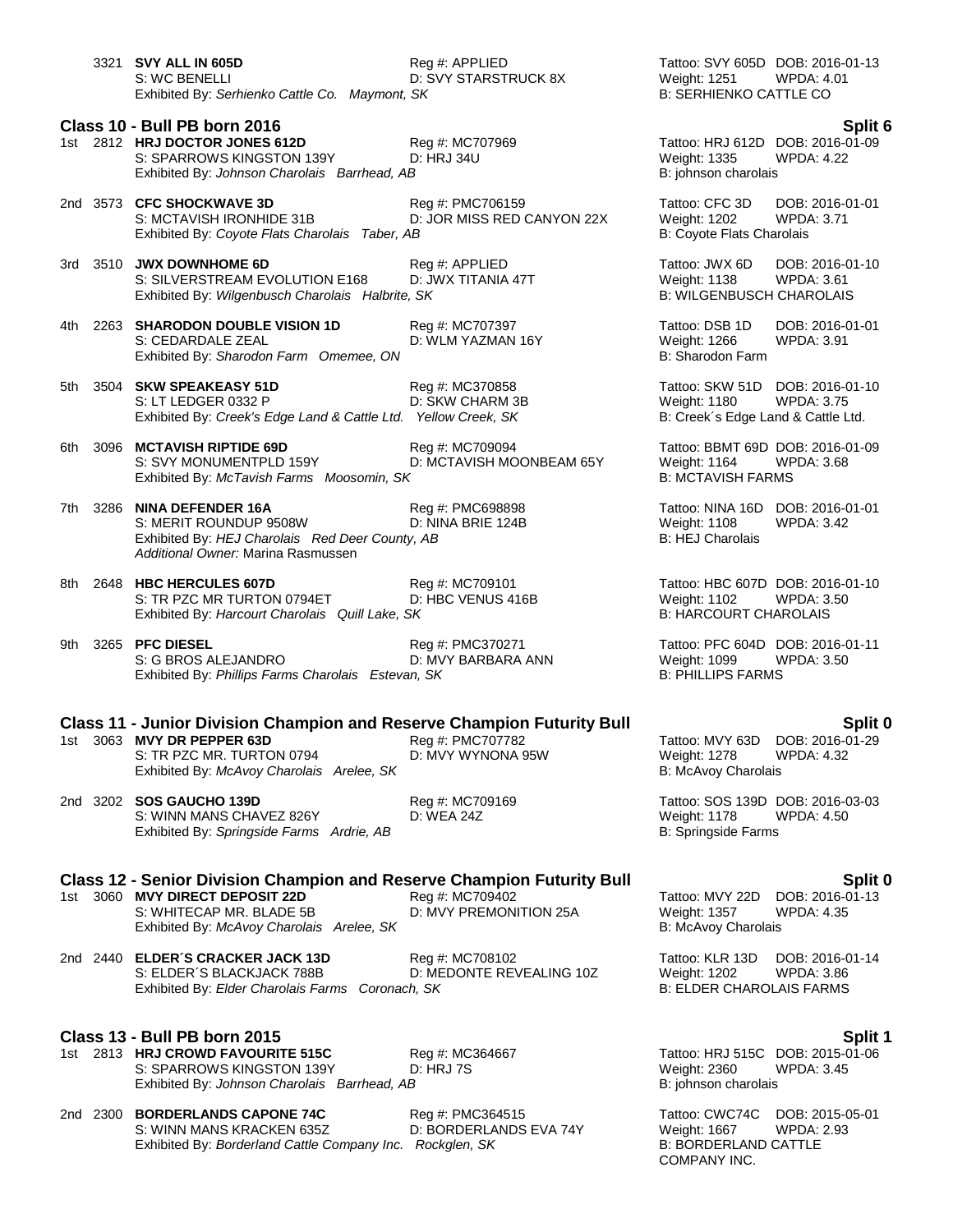|          | 3200 SOS CHUCKWAGON 54C<br>S: SILVERSTREAM GEDDES<br>Exhibited By: Springside Farms Ardrie, AB<br>Additional Owner: McKeary Charolais<br>Additional Owner: Big Johnson Charolais                             | Reg #: MC364767<br>D: SOS BACHOLERETTE 44W | Tattoo: SOS 54C<br>DOB: 2015-01-27<br>Weight: 2043<br><b>WPDA: 3.08</b><br><b>B: Springside Farms</b>                 |
|----------|--------------------------------------------------------------------------------------------------------------------------------------------------------------------------------------------------------------|--------------------------------------------|-----------------------------------------------------------------------------------------------------------------------|
|          | <b>Class 14 - Junior Champion and Reserve Junior Champion Bull</b><br>1st 2813 HRJ CROWD FAVOURITE 515C<br>S: SPARROWS KINGSTON 139Y<br>Exhibited By: Johnson Charolais Barrhead, AB                         | Reg #: MC364667<br><b>D: HRJ 7S</b>        | Split 0<br>Tattoo: HRJ 515C DOB: 2015-01-06<br><b>Weight: 2360</b><br><b>WPDA: 3.45</b><br>B: johnson charolais       |
|          | 2nd 2300 BORDERLANDS CAPONE 74C<br>S: WINN MANS KRACKEN 635Z<br>Exhibited By: Borderland Cattle Company Inc. Rockglen, SK                                                                                    | Reg #: PMC364515<br>D: BORDERLANDS EVA 74Y | Tattoo: CWC74C<br>DOB: 2015-05-01<br>Weight: 1667<br><b>WPDA: 2.93</b><br><b>B: BORDERLAND CATTLE</b><br>COMPANY INC. |
|          |                                                                                                                                                                                                              |                                            |                                                                                                                       |
|          | Class 15 - Bull PB born 2014<br>1st 2260 PCC ROME 437B<br>S: SVY NORTHSTAR<br>Exhibited By: Prairie Cove Charolais Bowden, AB<br>Additional Owner: Cederlea Farms                                            | Reg #: MC357367<br>D: MXS BEYONCE 44X      | <b>Split 1</b><br>Tattoo: PCC 437B DOB: 2014-01-29<br>Weight: 2718<br>WPDA: 2.65<br>B: martens cattle co              |
|          | 2nd 3463 ROLLIN ACRES ZIP 12B<br>S: SCF 94Y<br>Exhibited By: Rollin Acres Charolais Mulmur, ON<br>Additional Owner: Gold Bar Livestock<br>Additional Owner: Stephen Charolais Farms                          | Reg #: FMC 8993<br>D: PCFL 5X              | Tattoo: HDT 12B<br>DOB: 2014-01-12<br><b>Weight: 2508</b><br><b>WPDA: 2.40</b><br>B: charolais                        |
|          | 3061 MVY BIG NEWS 47B<br>S: GERRARD PASTOR 35Z<br>Exhibited By: McAvoy Charolais Arelee, SK<br>Additional Owner: Jones Charolais/McAvoy Charolais                                                            | Reg #: PMC358248<br>D: MVY MYSTERY 25U     | Tattoo: MVY 47B<br>DOB: 2014-01-26<br>Weight: 2618<br><b>WPDA: 2.54</b><br>B: McAvoy Charolais                        |
|          | <b>Class 16 - Senior Champion and Reserve Senior Champion Bull</b><br>1st 2260 PCC ROME 437B<br>S: SVY NORTHSTAR<br>Exhibited By: Prairie Cove Charolais Bowden, AB<br>Additional Owner: Cederlea Farms      | Reg #: MC357367<br>D: MXS BEYONCE 44X      | Split 0<br>Tattoo: PCC 437B DOB: 2014-01-29<br>Weight: 2718<br><b>WPDA: 2.65</b><br>B: martens cattle co              |
| 2nd 3463 | <b>ROLLIN ACRES ZIP 12B</b><br>S: SCF 94Y<br>Exhibited By: Rollin Acres Charolais Mulmur, ON<br>Additional Owner: Gold Bar Livestock<br>Additional Owner: Stephen Charolais Farms                            | Reg #: FMC 8993<br>D: PCFL 5X              | Tattoo: HDT 12B<br>DOB: 2014-01-12<br>Weight: 2508<br><b>WPDA: 2.40</b><br>B: charolais                               |
|          | <b>Class 17 - Grand Champion and Reserve Grand Champion Bull</b><br>1st 2260 <b>PCC ROME 437B</b><br>S: SVY NORTHSTAR<br>Exhibited By: Prairie Cove Charolais Bowden, AB<br>Additional Owner: Cederlea Farms | Reg #: MC357367<br>D: MXS BEYONCE 44X      | Split 0<br>Tattoo: PCC 437B DOB: 2014-01-29<br><b>Weight: 2718</b><br>WPDA: 2.65<br>B: martens cattle co              |
|          | 2nd 2813 HRJ CROWD FAVOURITE 515C<br>S: SPARROWS KINGSTON 139Y<br>Exhibited By: Johnson Charolais Barrhead, AB                                                                                               | Reg #: MC364667<br><b>D: HRJ 7S</b>        | Tattoo: HRJ 515C DOB: 2015-01-06<br><b>WPDA: 3.45</b><br><b>Weight: 2360</b><br>B: johnson charolais                  |
| 1st 2810 | Class 18 - Produce-of-Dam<br><b>Produce of Dam</b><br>Exhibited By: Johnson Charolais Barrhead, AB                                                                                                           |                                            | Split 1                                                                                                               |
| 2nd 3517 | <b>Produce of Dam</b><br>Exhibited By: Wilgenbusch Charolais Halbrite, SK                                                                                                                                    |                                            |                                                                                                                       |
| 3rd 3216 | <b>Produce of Dam</b><br>Exhibited By: Springside Farms Ardrie, AB                                                                                                                                           |                                            |                                                                                                                       |